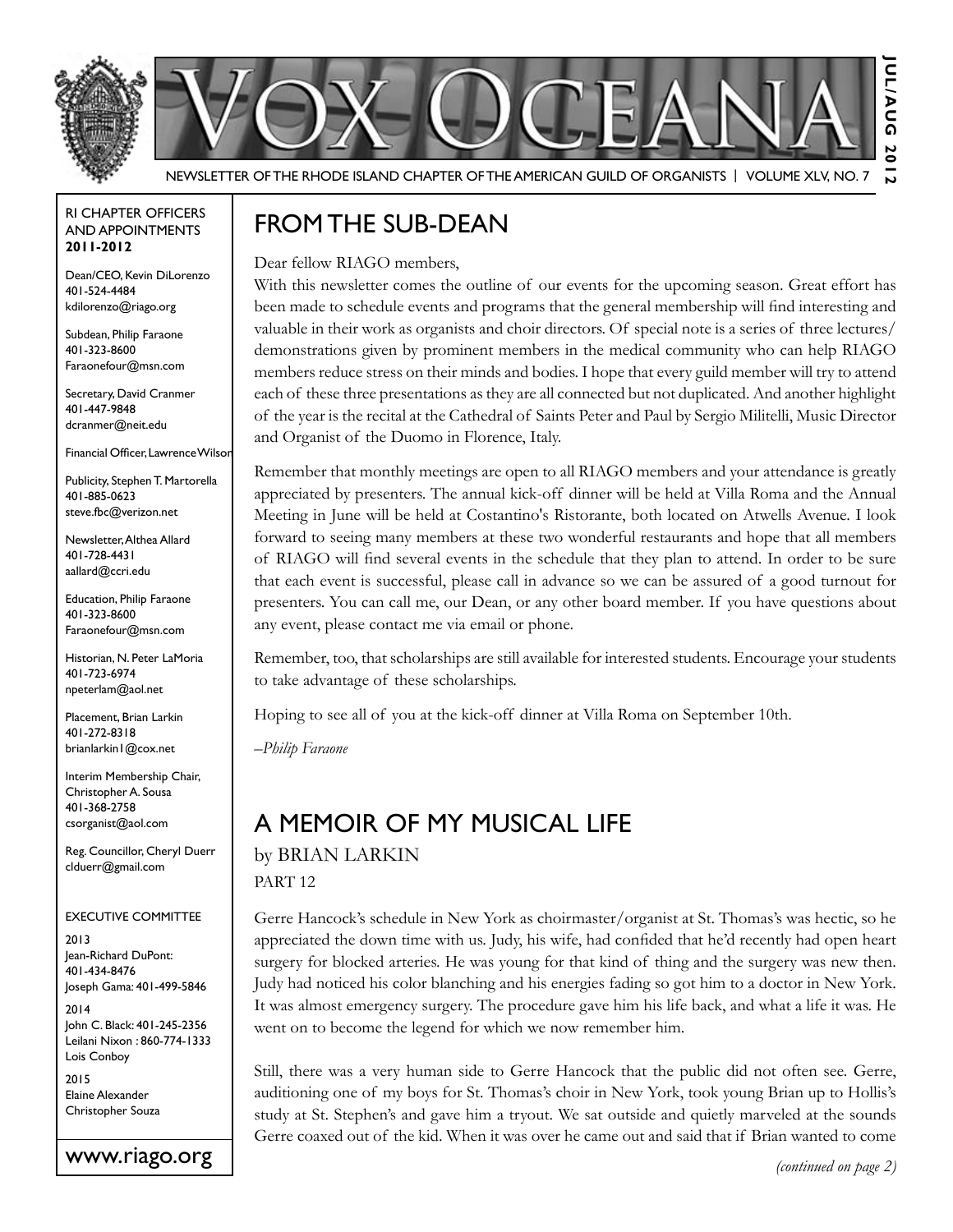## RIAGO Calendar of Events

#### September 2012- June 2013

- Sept 10: Kick-off Dinner, Villa Roma Ristorante, Providence, cocktails at 6:30 pm, dinner at 7:00 pm
- Sept 17: Monthly Meeting, Faraone residence, 7:00 pm
- Oct 21: Recital by Chris Gage, First Baptist Church in America, 4:00 pm
- Oct 23: Monthly Meeting, Faraone residence, 7:00 pm
- Oct 28: Joyce Jones in concert (time, place TBA)
- Nov 13: Lecture by Dr. Lori Haber-DiBoni, Chiropractor (combined with monthly meeting) 7:00 pm (location TBA)
- Dec 3: Lecture by Dr. Norma Faraone-Ledgard, Phd, DCH (combined with monthly meeting) 7:00 pm (location TBA)
- Jan 26: Workshop (Techniques of Improvisation by Steve Martorella and Philip Faraone) 1:00 pm at the Cathedral of Saints Peter and Paul in conjunction with monthly meeting
- Feb 4: Lecture by Ms. Susan Soscia, PT, 7:00 pm (location TBA)
- Feb 19: Monthly Meeting, Faraone residence 7:00 pm
- Feb 27: Recital by Sergio Militella, Organist Duomo, Firenze, Cathedral of Saints Peter and Paul, 7:00 pm
- Mar 19: Monthly Meeting, Faraone residence
- Apr 23: Workshop (anthem and composition sharing) at the Cathedral of Saints Peter and Paul in conjunction with monthly meeting, 7:00 pm
- May 20: Members Recital, Holy Apostles Parish, Pippin Orchard Rd, Cranston 7:00 pm
- May 21: Monthly Meeting, Faraone residence
- June 3 or 4: Annual Meeting and Dinner, Costantino Ristorante, Providence, 6:30 pm

*Watch Vox Oceana for details of these events.*

### Dues Due

Have you remembered to send your dues in for another year of enrichment opportunities and camaraderie? Do so soon to be assured that your contact information will be included in the next directory. Please send all renewals to Kevin Dilorenzo, 31 Lori-Ellen Drive, Smithfield, RI 02917-2313.

# New Addition to the Website

RIAGO has a new Facebook page accessible at riago.org, or "friend" me on Facebook and I will "invite" you to be a friend of that page. This page will be used to promote chapter sponsored events and news of interest to Guild members.

*–Stephen T. Martorella*

### LARKIN continued

to St. Thomas's, he'd see to it that he had a spot the next season. Since my entire family lived in New York, it seemed like a viable plan—send our boy to St. Thomas's and have the back up of family nearby. We took a trip to the city to tour the school and facilities at the church, and Gerre suggested I go into the church and give the organ a whirl, which I did to a room full of tourists! Even then, the organ had a lot of dings and kinks, but was still an exciting instrument to play. Afterwards I could say that "I played the organ on 5th Avenue to a crowded church!" In the end, we decided against sending our son away. He was barely in the fifth grade and we were unwilling to leave him behind. It might have been my own experience of leaving home at 13 to go to boarding school that convinced me that it was more important to nurture our child at home rather than trust that duty to strangers, good as they might be. When young Brian's voice cracked, it went from the angelic purity that Gerre Hancock found to a demonic guttural croak worthy of . To this day we all laugh at his lost "career" at St. Thomas's.

Gerre rarely had anything negative to say about folks, but he did have some opinions about the tinkering that went on with the organ at St. Thomas's. His predecessors had added, subtracted, changed pressures, scaling and all manner of stuff so that the original, legendary legacy of G. Donald Harrison's work was lost forever. The organ that Hancock played was not the organ that even Marcel Dupre played on, and it certainly was not the same one T. Tertius Noble played back in the 1930s. I understand that a plan is afoot now to replace the entire instrument. Time will tell.

Mentioning Noble reminds me that Gerre and Judy lived in the "pre-war" apartment the church had provided for T. Tertius Noble on Fifth Ave. It was uptown, a good twenty minute walk which they always did to and from church on Sundays. New to New York, they marveled at stopping in for brunch at a place on Fifth and running into Woody Allen. Their neighbor in their building was Barbara Eden of *I Dream of Jeannie* fame. Celebrities themselves, they were always full of wonder. After a thirty year career at St. Thomas's, Gerre and Judy retired to Texas where Gerre was born. Judy told us that Gerre, while a consummate improviser, recitalist and composer, often said that he'd like to be remembered as a teacher, like his father before him! And that he will be.

*Excerpted from Brian Larkin's wide-ranging recollections as an organist. We thank him for sharing. –The Editor*